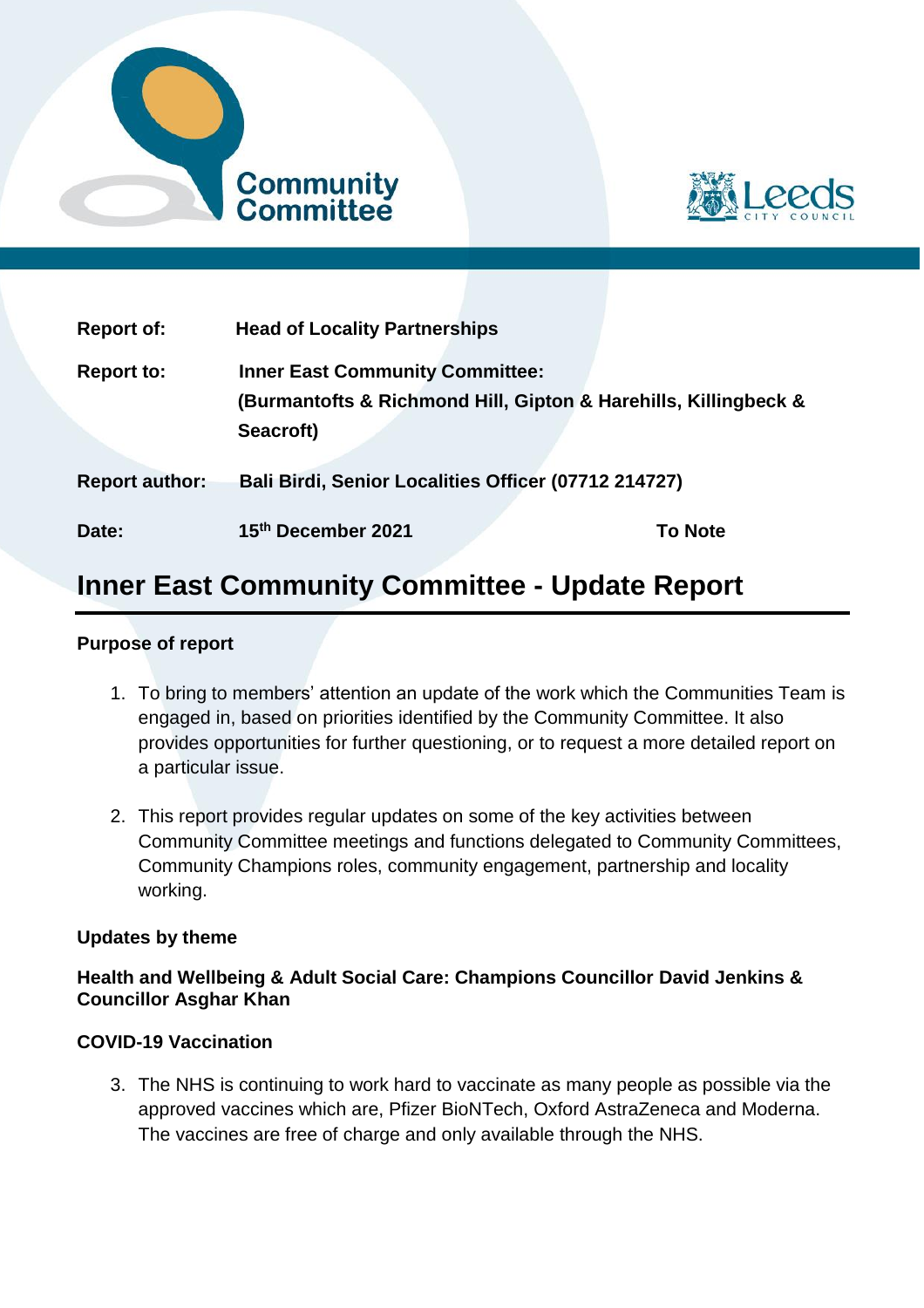## **COVID-19 Vaccination Delivery**

4. As well as the vaccination centre at East Park Medical Centre, the vaccinations centres at Infinity and Bilal Centres have been a huge success. The updated leaflets to distribute to community members is now available for collection, so if you would like physical copies of the leaflets to distribute in the community these are available at the Bilal Centre on Wednesdays between 10am and 4pm or Fridays 2 – 6pm. A link to the leaflet is here: [https://www.dropbox.com/sh/j808843515beli6/AACmgOUPSj-aY](https://www.dropbox.com/sh/j808843515beli6/AACmgOUPSj-aY-drNwUkYAvya?dl=0)[drNwUkYAvya?dl=0](https://www.dropbox.com/sh/j808843515beli6/AACmgOUPSj-aY-drNwUkYAvya?dl=0)

# **COVID-19 Vaccine Community Clinics**

- 5. The aim of the COVID-19 Community Vaccine Clinics is to increase uptake in the 10% most deprived areas of Leeds and to address barriers for communities who live in the area. Public Health Primary Care and the Communities Team have worked closely with Bevan Nurses and Better Together providers to identify and deliver vaccines in local settings which includes mosques, schools, community hubs and local voluntary sector organisation's locations.
- 6. The focus of the clinics is based on the latest data and community intelligence and promotional materials are developed by the Clinical Commissioning Group Communications Team. Interpreters have also been accessed to help the communication process for those who have needed support. Having the clinics in local settings has enabled communities to ask questions and to access the vaccine. This has been very successful with over 50 people having had their vaccines. The community vaccine clinics will continue to run next year where vaccine uptake is low.

# **Winter Wellbeing and COVID-19 Community Clinics**

7. Several events will be held in December in local schools including Harehills Primary School, Hovingham Primary School and Shakespeare Primary School to address winter wellbeing. Information stalls will be provided alongside a vaccine clinic, to help families through winter who may be struggling with food, financial support and fuel poverty.

# **Vaccine Hesitancy Leaflets Working with Faith Leaders**

- 8. Public health has developed COVID-19 vaccine leaflets focusing on issues raised by faith organisations. The leaflets feature information on some of the myths and barriers that have been raised by local communities and has positive statements provided by faith leaders and National Health Service staff.
- 9. The leaflets have been translated into 13 languages including English, Slovak, Punjabi, Bengali, Arabic, Urdu, Tigrinya, Romanian, Amharic, Czech, Farsi, Kurdish and Polish and have a QR code on the back which you can scan that provides a verbal translation of the leaflet in that language.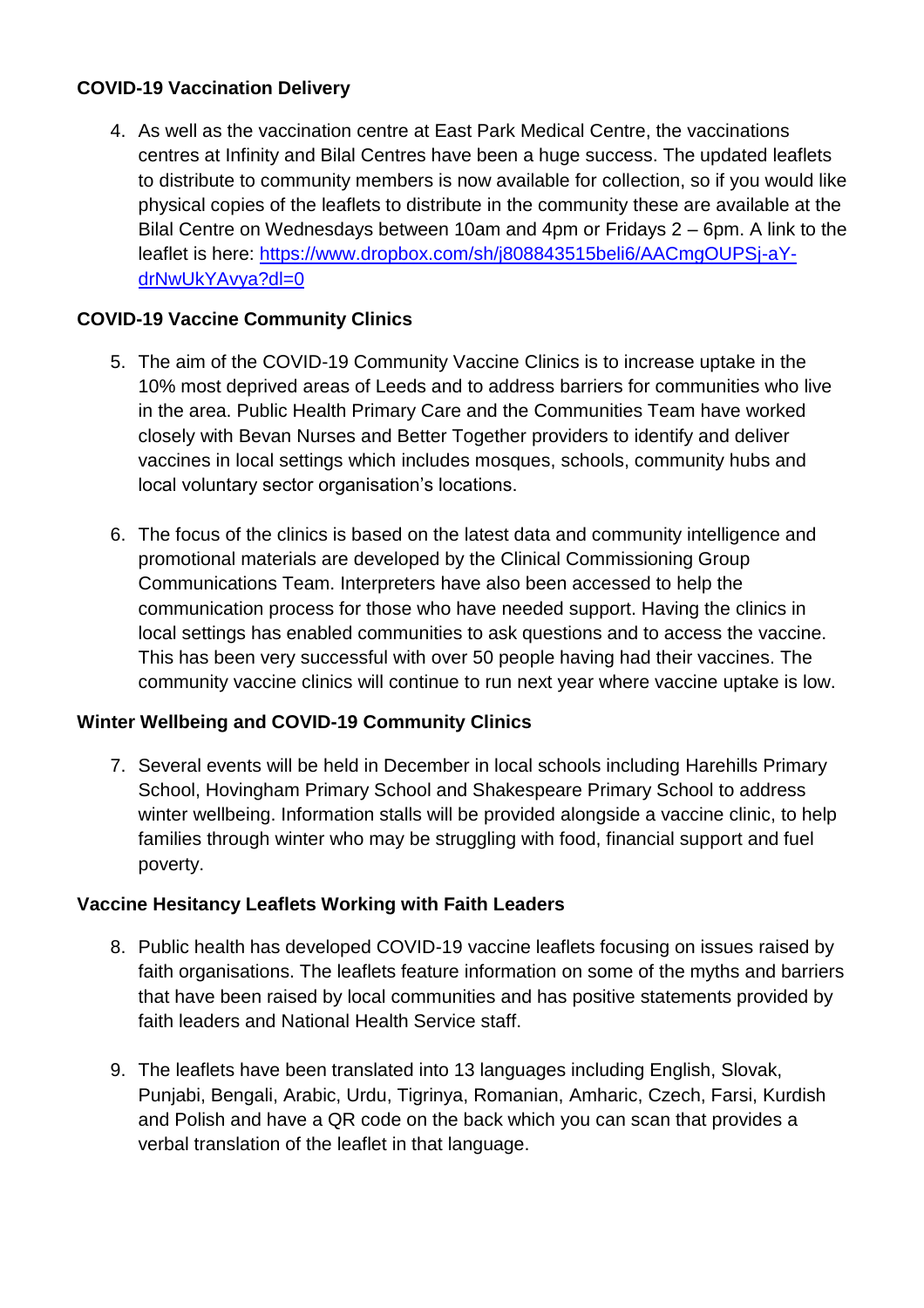10.The Public Health Resource Centre can send the leaflets internally to hospitals, GP surgeries, health centres, clinics and some buildings that have an NHS service based there via the shuttle bus. With regards to external organisations, you can either collect from The Public Health Resource Centre between 10am to 3pm, or they can post to you directly. Please contact Public Health Resource Centre directly to order copies and take advantage of this valuable resource: *phrc@leeds.gov.uk*. The link to the leaflet is here: [Why we think you should say yes to the COVID-19 vaccine -](https://www.leedsccg.nhs.uk/health/coronavirus/covid-19-vaccine/information-for-local-communities-about-covid-19-vaccine/why-we-think-you-should-say-yes-to-the-covid-19-vaccine/) NHS Leeds Clinical [Commissioning Group \(leedsccg.nhs.uk\)](https://www.leedsccg.nhs.uk/health/coronavirus/covid-19-vaccine/information-for-local-communities-about-covid-19-vaccine/why-we-think-you-should-say-yes-to-the-covid-19-vaccine/)

## **Winter Planning**

- 11.Public Health takes a life course approach and aims to increase the effectiveness of interventions throughout a person's life. It focuses on a healthy start and targets people at critical periods when they are more vulnerable to the effects of cold weather e.g. pregnancy and older age. Cold weather presents risks to certain groups listed below and living with COVID-19 can add and pose additional risk to those who are clinically and socially vulnerable, including:
	- pregnant women
	- people living with frailty
	- people with long term conditions
	- those who are extremely clinically vulnerable
	- children under the age of 5
- 12.Details of some of the ongoing campaigns that Public Health are involved in are as follows below.
- 13.**Becoming a Workforce Winter Friend** anybody working or volunteering in Leeds is encouraged to familiarise themselves with the 9 evidence based, high impact interventions to support their colleagues, service users, friends and families stay safe. The short 15 minute animation is [available to watch here](https://youtu.be/tdM2hLwWImY) and is being refreshed for 2021, due to be launched mid-November. It includes information and signposting for Influenza vaccines (being updated to include COVID-19 too), checking medications, keeping your home warm, physical activity, hot food and drink and social connectedness.
- 14.**Winter Wellbeing Checklist** to support winter friends and the wider workforce to have proactive conversations about winter, [Winter Wellbeing Checklists](https://www.leeds.gov.uk/phrc/public-health-training/winter-wellbeing-checklists) are available for adults and for children and families. They are a useful tool to help those 'at risk' of illness due to cold weather access available key support and services.
- 15.**Vitamin D** around one in five people in the UK have low levels of vitamin D, especially older adults, pregnant and breastfeeding people, infants and people with darker skin. Vitamin D is essential for good health as it affects people's bones, teeth, and muscles as well as mental health and immune systems. When the clocks go back on Sunday 28th October, we'll have shorter hours of daylight and the sunlight won't contain enough UV radiation for our skin to make Vitamin D. Public Health therefore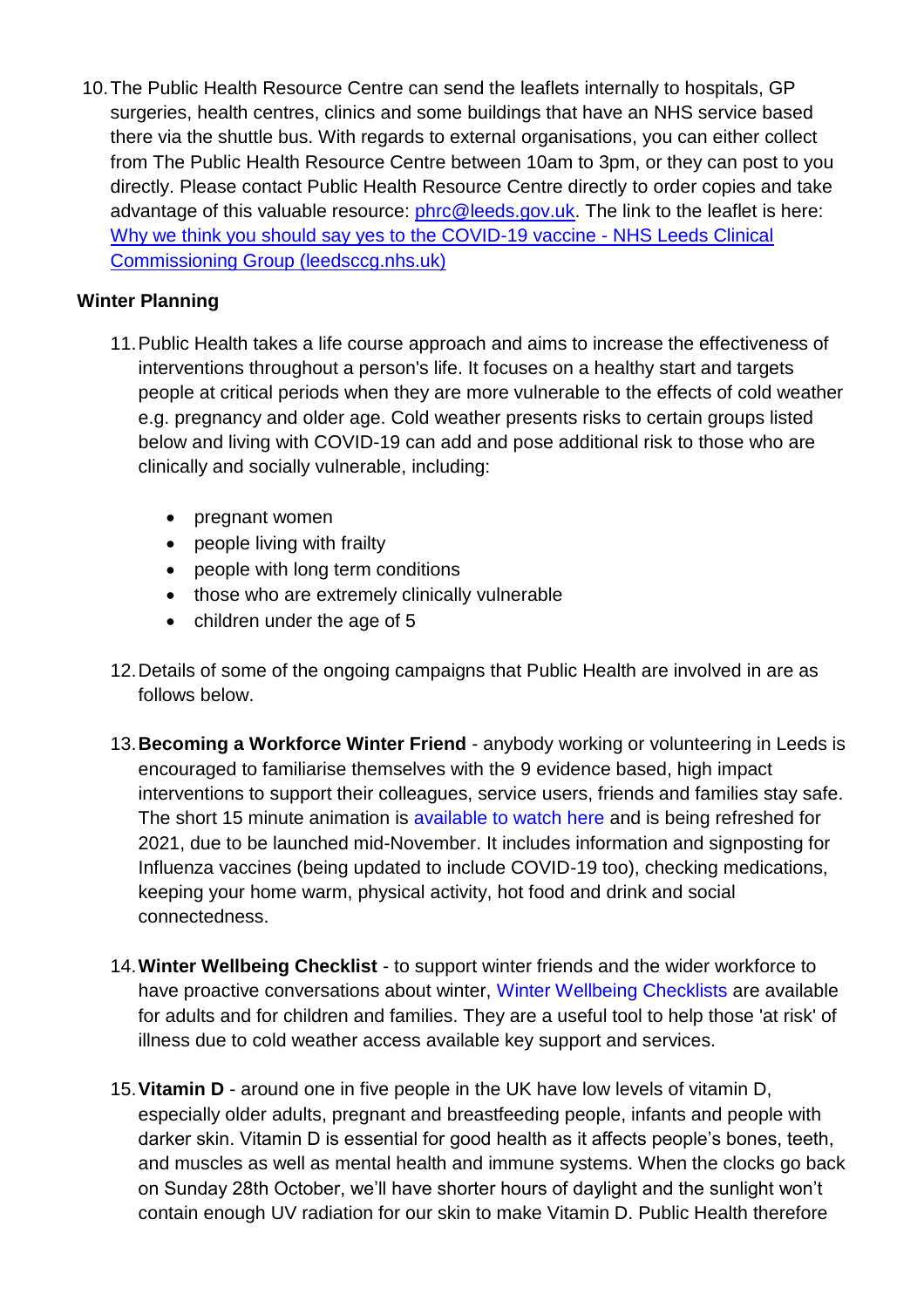have developed a short animation to promote these key messages as part of their Public Health Winter Plan:<https://youtu.be/xWHAGS-26aE>

## **Healthy Start Programme**

16.The Healthy Start Programme is to help pregnant women or those who have a child under 4. If you fit the criteria you may be entitled to get help to buy healthy food and milk. As there is a low uptake of the scheme in the Harehills area a small subgroup is working on this programme to help raise awareness and promote the scheme to local families. For more information about healthy start programme please contact Esther Bissell: [esther.bissell@zestleeds.org.uk](mailto:esther.bissell@zestleeds.org.uk) For any further information please contact Chetna Patel: [chetna.patel@leeds.gov.uk](file:///C:/Users/20159626/AppData/Local/Microsoft/Windows/INetCache/Content.Outlook/ZR285HMH/chetna.patel@leeds.gov.uk) or Tina Leslie: [Tina.leslie@leeds.gov.uk](file:///C:/Users/20159626/AppData/Local/Microsoft/Windows/INetCache/Content.Outlook/ZR285HMH/Tina.leslie@leeds.gov.uk)

## **Environment and Community Safety: Champion Councillor Denise Ragan**

## **Cleaner Neighbourhoods Team**

- 17.The team have been carrying out operations in the past 3 months relating to the Bonfire/Halloween period, which has always been challenging historically. The team have worked alongside other services to successfully keep streets clean and antisocial behaviour to a minimum.
- 18.There has been a particular focus to carry out de leafing operations across the area. The Cleaner Neighbourhoods Team have been paying attention to St. James Hospital as this area sees high leaf fall. The team have visited multiple times per week to ensure footpaths are safe for all users.
- 19.The service is planning in winter works within the areas which include vegetation works within their remit, looking at a Self Seeder Programme to carry on the work that has already been started this summer. Staff shortages affected the service but they are now looking at non priority work moving forward.

## **Leeds Anti Social Behaviour Team**

- 20.There are currently 113 active cases in Inner East, these are across a range of case types and locations but the prevailing type is currently youth nuisance with the emerging seasonal issue of firework misuse, with highlights in this quarter including:
	- 2 further injunction applications against prolific street drinkers in Harehills.
	- Commencement of joint working/visiting with officers from the Selective Licensing Team in Harehills.
	- Completion of the Bonfire Night Action Plan for Harehills including the installation of a temporary camera on Harehills Road/jct. with Banstead Park.
	- Granting of Premises Closure Order to street locations in the Ascot Terrace, Aysgarths and Glensdales area of East End Park to combat youth nuisance and violence, fireworks misuse and drug dealing.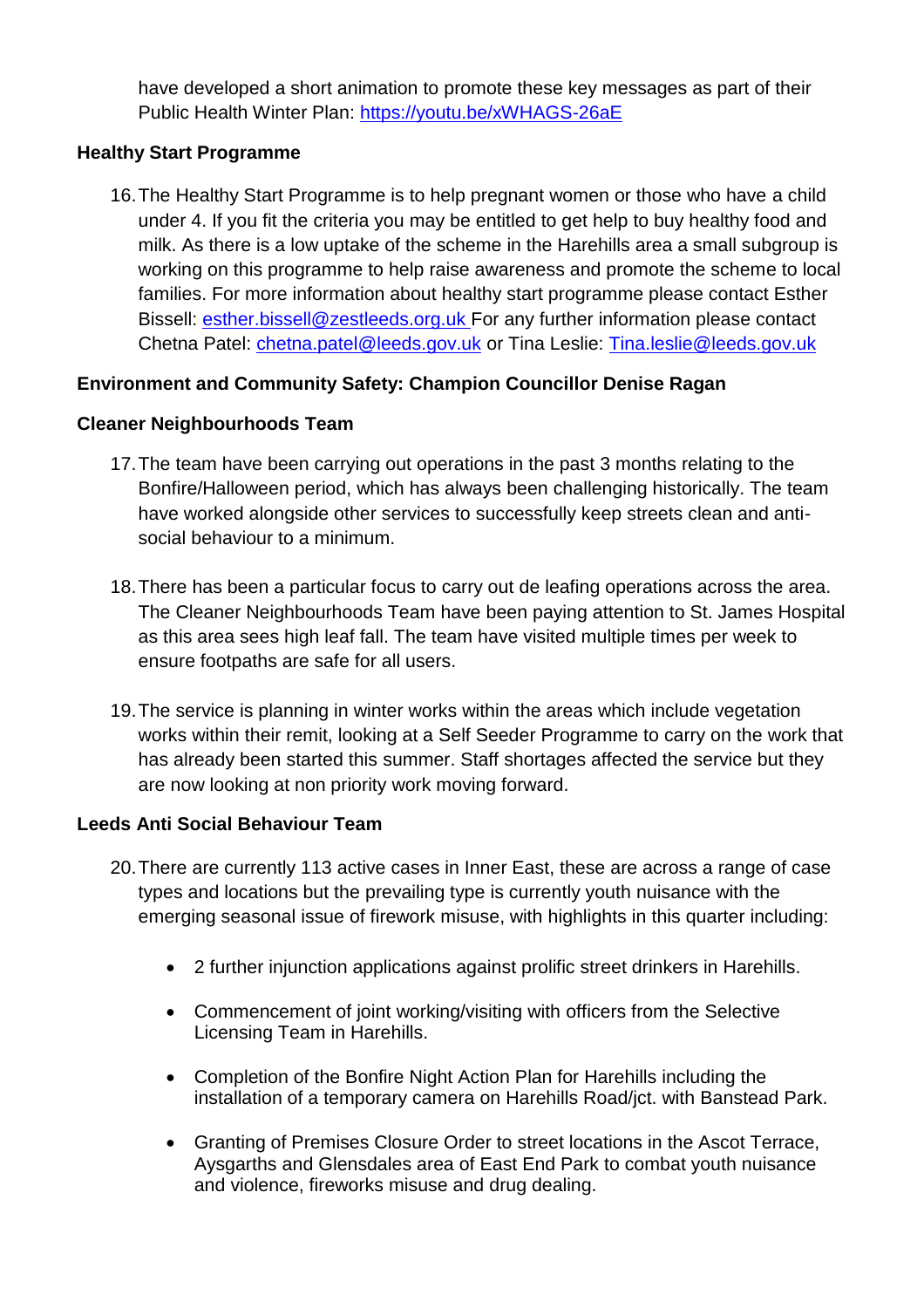- 7 youth injunctions being sought to combat the anti social behaviour of the most serious offenders across the East End Park area.
- Team Leodis deployed to the Haslewoods area of Burmantofts to assist with follow on work from Operation Backway, looking primarily at subsequent tenancy enforcement work following the arrest and placing under investigation of 30+ individuals to majority of whom live in council tenancies.
- 21.Further work continues in and around the Seacroft Shopping Centre area as the team work with security and the Neighbourhood Policing Team to identify further offenders frequenting the area and causing nuisance and anti social behaviour and seek to add to those already banned from the area.

## **Community Safety/Police**

- 22.Highlights in this quarter include the below.
- 23.**Bonfire Night** there has been a positive reduction in firework demand from last year. The team were working heavily on bonfire/preparation since June, with some really effective partnership plans and diversionary work in the community. This is a real positive as the service saw no disorder within any East wards.
- 24.**Harehills Street Drinking -** consultation is underway with the community at the moment regarding street closures to reduce street drinking. The consultation period ends on the 29<sup>th</sup> November, from then Leeds Anti Social Behaviour Team will get a date in court to present the evidence and hopefully get the authorisation.
- 25.**Ascots –** the Burmantofts & Richmond Hill Ward were successful in a partial street closure of the area of the Ascots. This was following a considerable spike in demand in the area due to groups of youths gathering, causing anti social behaviour. The team have had a really positive feedback from the community and have seen a noticeable difference in incidents in the ward.
- 26.**Killingbeck & Seacroft -** There is still high demand at Seacroft Green Shopping Centre and this remains the focus for Killingbeck & Seacroft Police Officers and Police Community Support Officers. Referrals continue to be made to the Leeds Anti Social Behaviour Team regarding the youths involved and already prohibition notices and anti social behaviour warnings have been given.

# **Children and Young People: Champion Councillor Denise Ragan**

27.In preparation for the planning for this municipal year's Youth Summit events, the Communities Team recently met with the Voice & Influence Team. At this meeting, the Voice and Influence Team offered their support to reflect on previous year's events and learning to inform future ways of working, however they expressed their concerns around staff reductions and service pressures, which would impede their ability to support the Youth Summits going forward.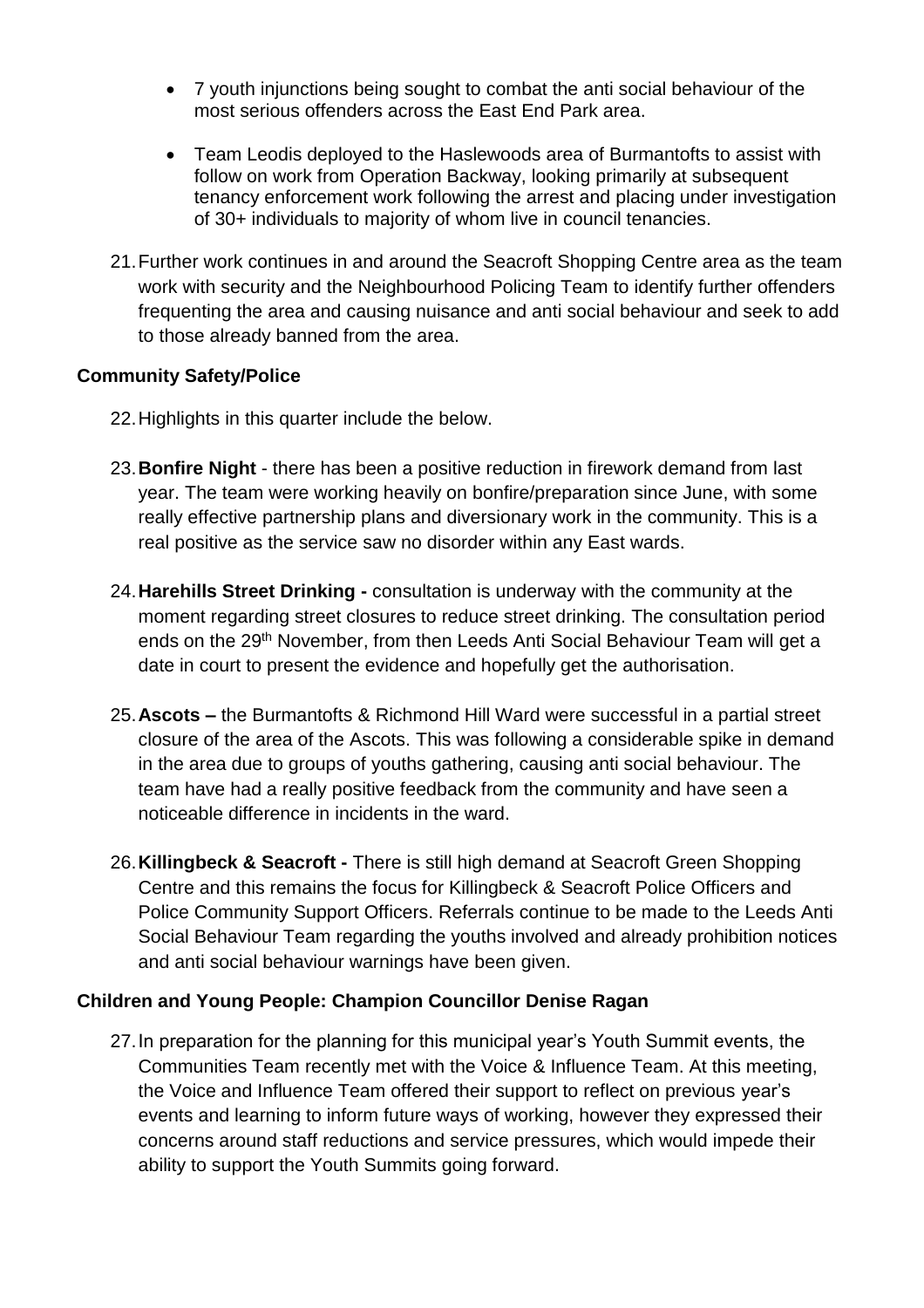- 28.They also shared concerns around bringing young people together from different schools/groups for a physical event, as there continues to be concerns over COVID-19 infection rates, particularly in schools and we continue to seek the latest advice on this matter, although the information from Public Health is that we still need to be cautious.
- 29.The plan is therefore to push back the Youth Summits into next year, to enable the Communities Team to hold further discussions with members of the Children & Families Sub Groups and Children's Champions, in light of this information, to explore options to inform future Youth Summit arrangements alongside the latest guidance regarding the safety measures that schools are putting in place over the following months.

## **Employment, Skills & Welfare: Champion Councillor Ronald Grahame**

30.An update was given from the Employment and Skills Team at the September Community Committee therefore the next update will be provided for the next meeting in March 2022.

## **Updates by Key Services**

## **Priority Neighbourhoods**

## **Cliftons & Nowells: Nowell Mount Community and Childrens Centre**

- 31.On 28th October partners and local volunteers held a Community Open Day at the recently refurbished Nowell Mount Community Centre. The aim of the event was simply to invite the local community to come in and see the space and find out about the activities and services that are on offer. The event was well attended by the local community with a steady stream of people of all ages visiting throughout the day and into the evening. Local Councillors attended including an official visit from the Lord Mayor of Leeds.
- 32.The number and breadth of activities and services at Nowell Mount is steadily increasing. The activity programme is being developed in close consultation with members of the Nowells Community Group to ensure that activities are relevant and well supported by the local community.

## **Lincoln Green**

## **Lincoln Greening: Roxby Close Community Garden**

33.Mafwa Theatre have been working with women that have come through the asylum system, as well as women from the settled community, in Lincoln Green since 2018, involving them through drama. Mafwa approached the council earlier this year with an idea to identify an area in Lincoln Green for a temporary outdoor stage which could host a drama performance next summer. Following discussions with Housing Leeds the old play area next to Roxby Close was identified as a suitable location. After some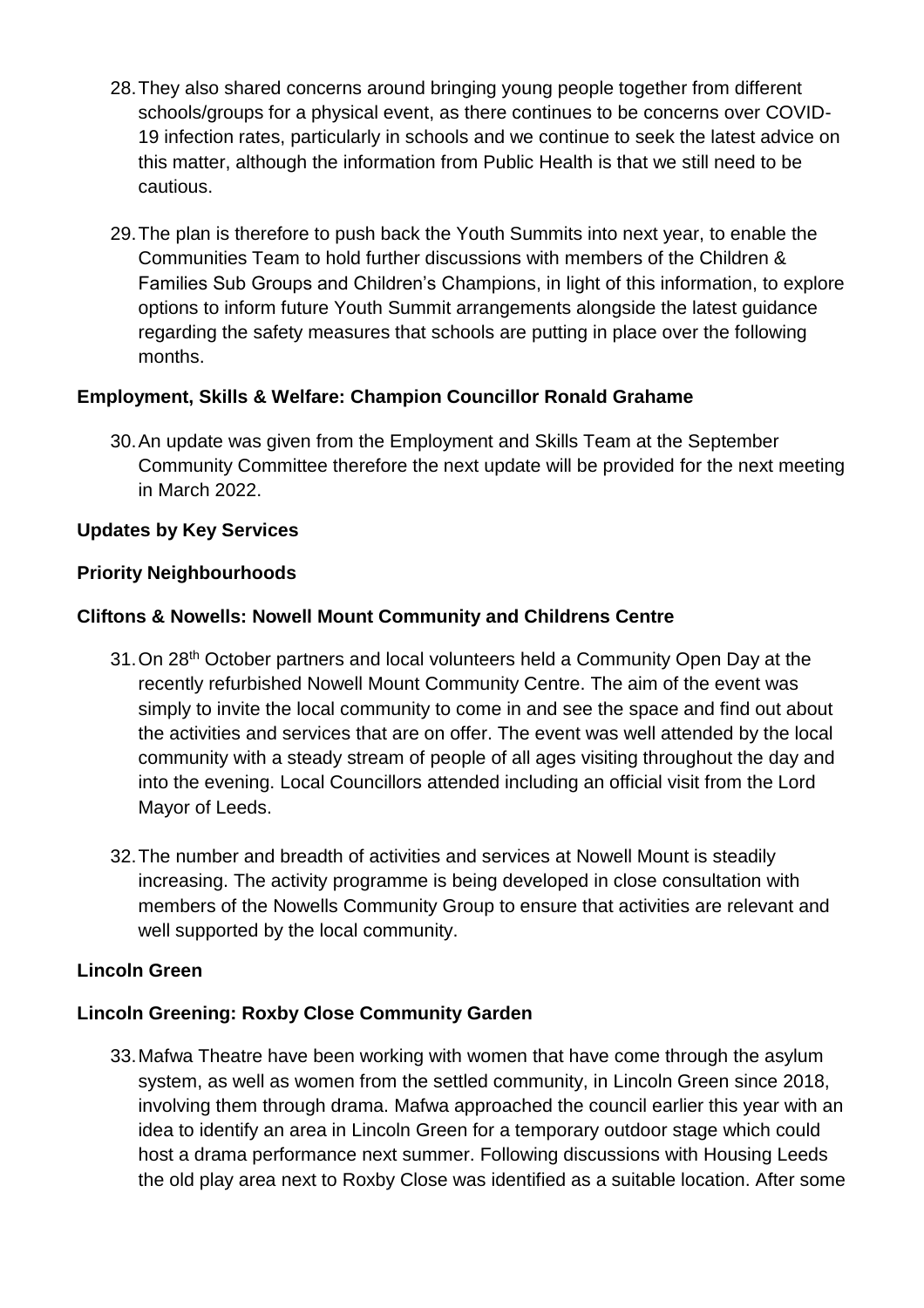early exploratory discussions Housing Leeds are now working with Mafwa Theatre (and local residents) to develop a design for the space.

34.The design phase is still at an early stage but the ambition is to create a permanent space with planting where people can meet, play, eat and be used for outdoor events. It is hoped that a viable scheme can be brought forward and delivered by summer 2022.

## **Target Wards**

## **Burmantofts & Richmond Hill: Halloween and Bonfire Period Youth Diversionary Activities**

- 35.The Burmantofts and Richmond Hill Youth Partnership collaboratively explored preventative diversionary activities this year, with the aim to reduce anti social behaviour across the Halloween and Bonfire period. Youth partners worked speedily using funding from Leeds City Council to coordinate the following activities below for young people and local families.
- 36.**Detached outreach sessions** Youth Services engaged with young people across Burmantofts & Richmond Hill leading up to and on Bonfire Night by sharing information on safe behaviour and other diversionary activities that were ongoing locally over the Bonfire period.
- 37.**Diversionary table tennis** hosted by Pingpong4U offered 8 ping pong sessions leading up to and on Bonfire Night for young people. St Hilda's Church offered a free venue and refreshments were offered. The sessions were well attended and engagement with young people who attended will continue at other sessions and via Youth Services.
- 38.**Fun packed afternoon** was arranged by DAMASQ for communities in Lincoln Green at Ebor Gardens Community Centre. DAMASQ arranged activities, food and drinks to attendees, creating an alternative option to engaging in local anti social behaviour. Children and adults had the opportunity to discuss their wishes for the future in terms of community activities and other social events. The event was well attended and enjoyed by local residents.
- 39.**Residential** Youth Association offered a residential to a group of 10-12 young people from Bellbrooke's and a group of young people from the Nowells, aged 14-18. The objective of the residential was to help the young people to build relationships with other cultures within their community, to offer training to young men to look at toxic masculinity, how this can affect the way they act and feel and to try new things that they may not have experienced before. Youth Association arranged transport and an opportunity to stay away from home across the Bonfire period from Fri 5th Nov to Sun 7th Nov. The residential was well attended and feedback has been positive from attendees.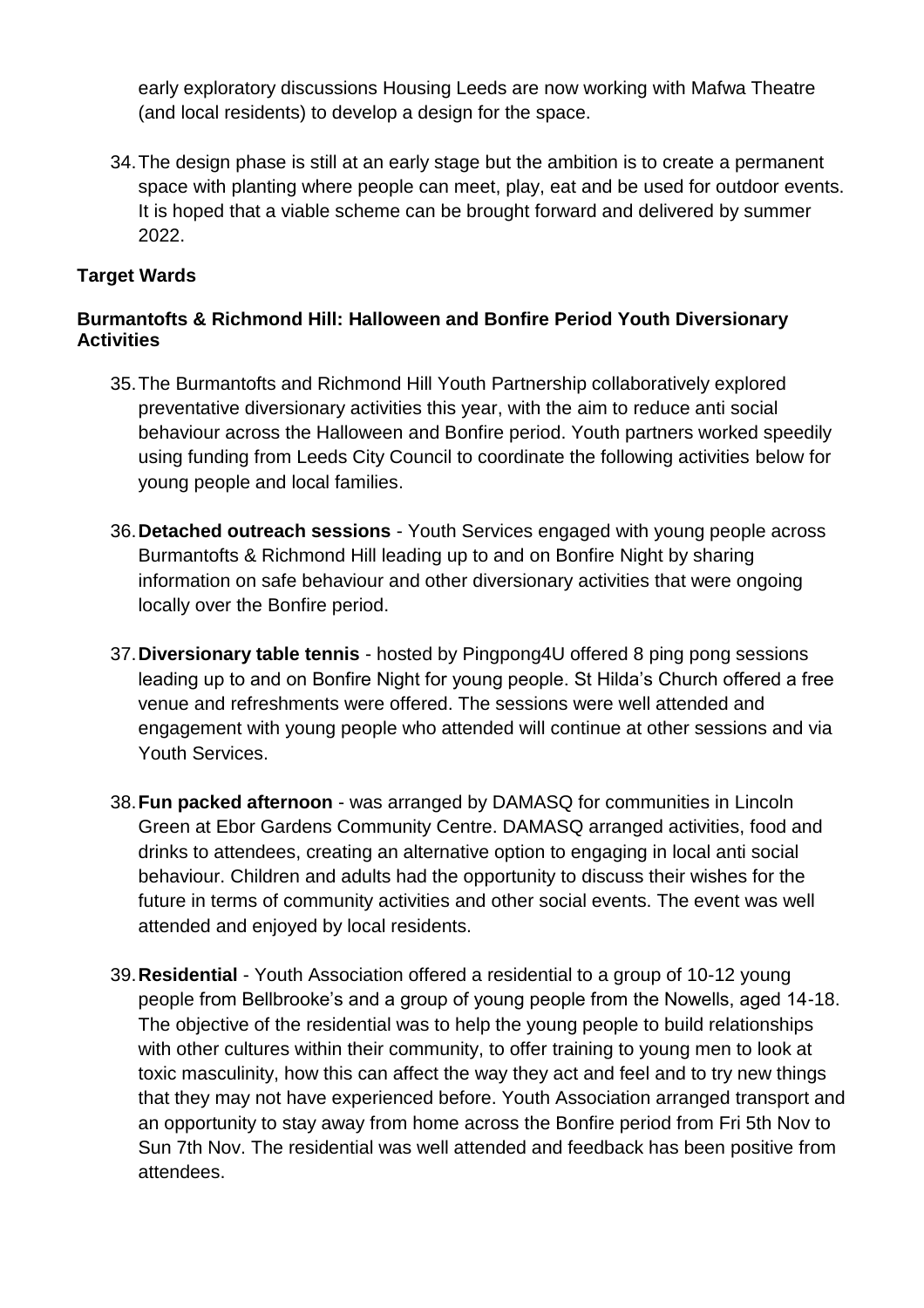40.Post Halloween and Bonfire Night, the feedback is that across Inner East most residents were able to enjoy bonfire night safely, although there were a small number of isolated incidents that were managed by West Yorkshire Police and West Yorkshire Fire and Rescue Service, which is an improvement on previous years.

## **Selective Licensing**

41.Selective Licensing Officers continue to process licence applications received for privately rented properties in the Burmantofts & Richmond Hill and Gipton & Harehills wards. Draft licences and final licences are being issued but unfortunately the process has been impacted by COVID-19, with compliance inspections being undertaken when circumstances allow. Complaints from the area continue to be dealt with as normal and instances of properties being operated illegally are being investigated. The first neighbourhoods in focus for routine compliance inspections are the Nowells and Ashtons, with door to door inspections commencing before the end of the year. Council services and partners have been invited to come together to agree a process for responding to referrals from the inspection team. This collaborative partnership approach is crucial in order to effectively respond to issues as they emerge.

## **Community Safety**

- 42.Teams from Housing Leeds, Childrens Services and the Safer Stronger Communities are working closely with West Yorkshire Police to tackle several crime and community safety "hot spots" in the ward. The Leeds Anti-Social Behaviour Team secured a partial Closure Order following serious incidents of anti social behaviour and associated criminality across several streets in East End Park. The order was granted at Leeds Magistrates Court on 15th October under the Anti Social Behaviour Crime and Policing Act 2014 and is now in place across the following street locations:
	- Ascot Terrace
	- Aysgarth Drive
	- Avsgarth Close
	- Aysgarth Place
	- Aysgarth Walk
	- East Park Drive
	- East Park View
	- Glensdale Mount
	- Glensdale Road
	- Temple View Place
	- Temple View Road
	- Temple View Terrace
- 43.The Team took action following extensive partnership work, including targeted patrols, multi-agency operations, dispersal orders and frequently raised concerns and reports from the local communities. Under the Closure Order, which has been imposed initially for three months, it is prohibited for any person to engage in the following conduct: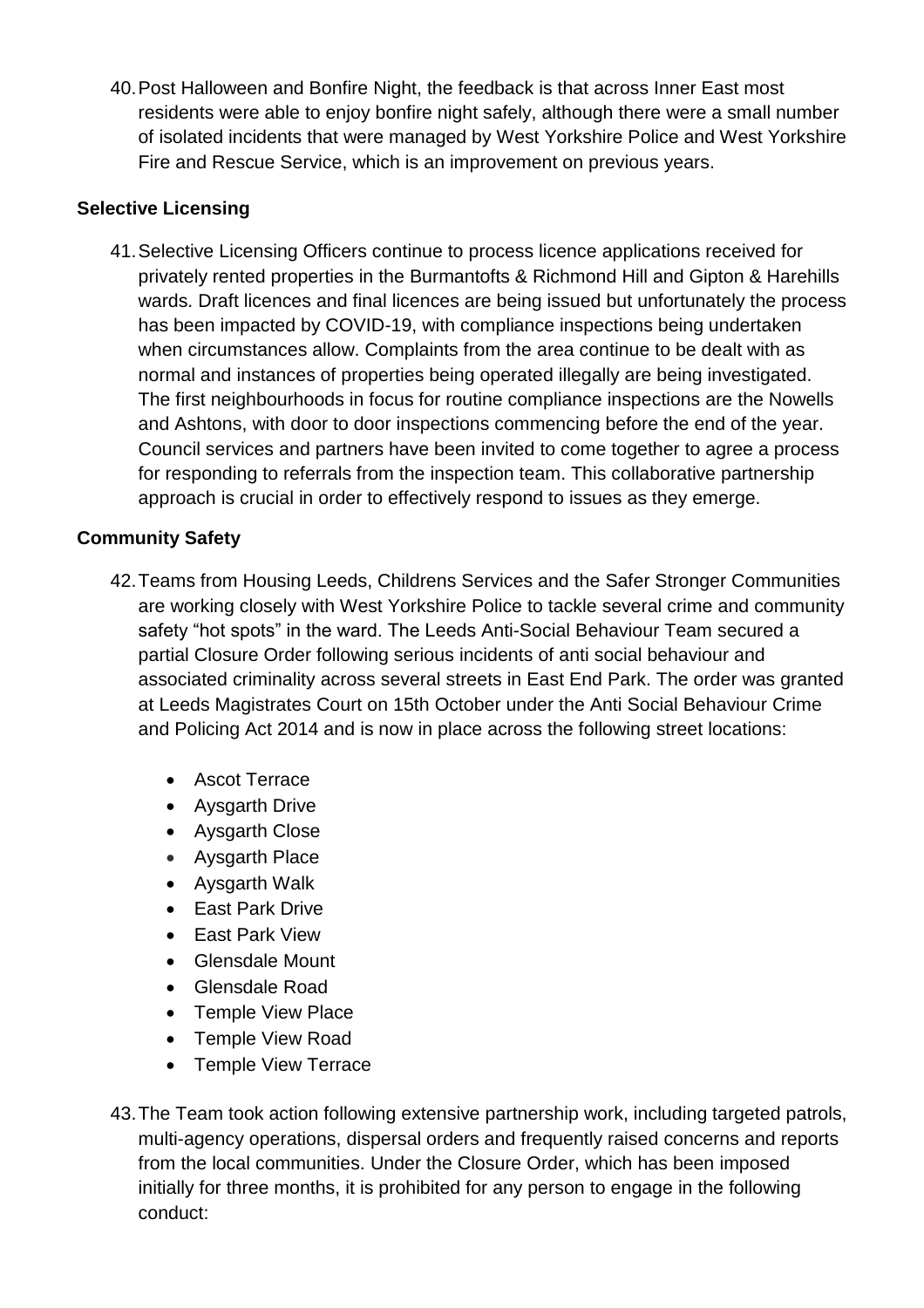- Disorderly behaviour (abusive/threatening words/conduct to others)
- In possession of any controlled drug (other than a prescribed medicine)
- In possession of any firework or other explosive substance
- In possession of any offensive weapon/using any object as offensive weapon
- 44.Anyone breaching these restrictions will be asked to leave the area or be arrested but this does not apply to visitors, carers, family members, tradespersons, or emergency services. The partial closure order is just one example of the actions being taken to address ongoing issues in East End Park. Early feedback from residents in the area has been positive with a noticeable decrease in incidents and has given residents confidence that the Police, Council and partners are able to take positive action to address anti social behaviour and criminality.

## **Bellbrookes & Coldcoates**

- 45.A series of meetings were held throughout the summer of 2021 in partnership with Canopy Housing and residents that live locally to discuss the presenting issues around anti social behaviour and environmental challenges. Two programmes of work have now been developed in a multi-agency approach involving the Safer Stronger Communities Team, Canopy Housing, Barca Leeds, Children Services, Youth Services, Leeds Anti Social Behaviour Team, the Police and the Clean Neighbourhoods Team, to tackle these challenges. The next meeting is scheduled with residents in December to provide an update on the work completed.
- 46.Leeds Anti Social Behaviour Team have responded to issues around speeding cars by reinstalling gates on the back streets, with funding secured via the Burmantofts & Richmond Hill Tasking Budget to complete this work. A bench where youths were congregating has also been removed which has contributed to a reduction of youth anti social behaviour. Services have completed three multi agency action days where information has been shared with residents on how to report issues.
- 47.Youth Providers have increased detached sessions in the area engaging with young people supporting them to make positive choices about their actions and behaviours. Several families have been identified and offered additional help through Children's Services to ensure the right support is in place at home.
- 48.Calls for service and complaints to Canopy Housing from residents has decreased. This work programme will continue over the coming months to ensure longer term challenges across the Bellbrooks and Coldcoates are managed.

## **Heart of the Community Project**

49.The Safer Stronger Communities Team in partnership with St Hilda's Church, Leeds Anti Social Behaviour Team, West Yorkshire Police and Housing Leeds arranged three community weapon sweeps across Burmantofts & Richmond Hill in November. This is part of a wider project in discussion to explore ways in which we can increase knife crime awareness locally.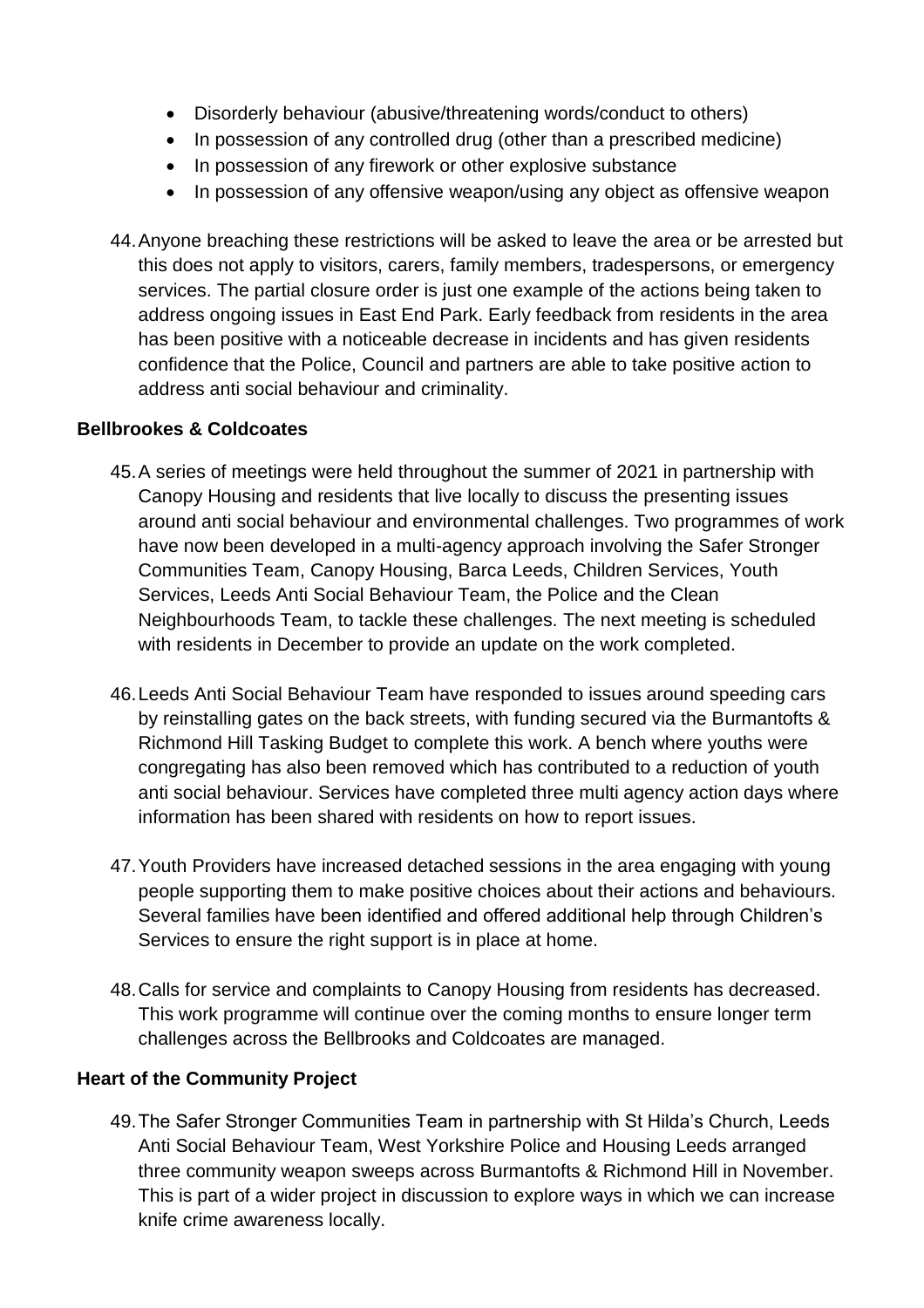## **Active Travel – Increasing Opportunities for Cycling across the Inner East**

- 50.Three storage containers are being installed at Shakespeare Primary School, Nowell Mount Community Centre and East End Park. The containers will be equipped with bikes that the local community can access. Active Leeds and British Cycling will deliver sessions from all three sites from learn to ride sessions, progressing to longer supported rides to build people's confidence.
- 51.These cycling "hubs" form part of a wider Active Travel Strategy which aims to increase opportunities for cycling across the Inner East. Funding for the project has been secured from the Inner East Wellbeing Fund, RERF and Active Travel Funding (Highways).

## **Christmas Tree Bauble Hanging Community Event**

52.Elected members in Burmantofts & Richmond Hill have funded two Christmas trees. One is to be erected in Lincoln Green Square and one in East End Park. The Christmas trees will be in place from the beginning of December, with two community bauble hanging events being arranged so that the local community can be involved in decorating the trees.

## **Gipton & Harehills**

- 53.Every year over the Halloween and Bonfire period wards in Leeds suffer violence and anti social behaviour during what is one of the busiest times of the year for emergency services in the city. Harehills in 2019 saw lawless crowds throw fireworks and bricks at emergency services on Bonfire Night. Thirteen people have now been convicted following the incident, with five people receiving prison sentences of up to 36 months.
- 54.Beginning its origins in Harehills several years ago, officers pledged to clamp down on violence and anti social behaviour, with a focus on continuous improvement in the way that we work, building on the learning and ways of working from previous years. This has culminated in a seasonal year on year locality working response, with a strong emphasis on more integrated multi-disciplinary ways of working.
- 55.Many wards in the city now have a task-finish multi-disciplinary team that activates in advance and operates over this challenging period. As an illustration, in Harehills partners from statutory services such as the Police, West Yorkshire Fire and Rescue Service work in collaboration with council officers from the Safer, Stronger Communities Team, Youth Services, Cleaner Neighbourhoods Team, Youth Justice Service and Active Leeds, as well as local schools and community and voluntary sector groups to create a programme of operational activities in a bid to offset the anti social behaviour and criminality that occurs over this period.
- 56.This year, in light of the postponement of all Leeds City Council bonfires in 2021, the Safer, Stronger Communities Team was allocated the task of upscaling this offer and helping to ensure that the cost savings were redistributed into providing divisionary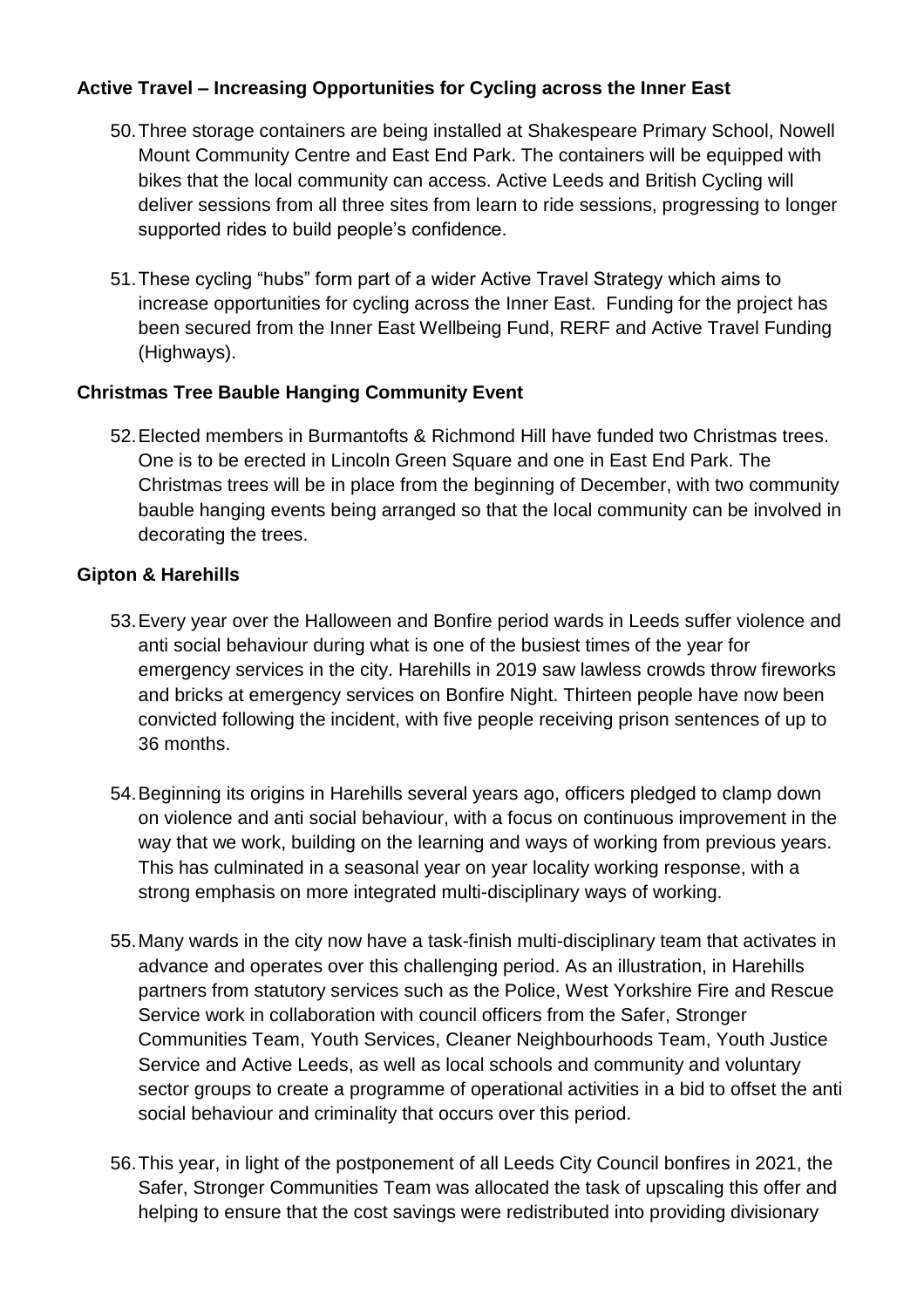activity across Leeds. Given the tight timescales this proved a challenge but the programme of activities proved comprehensive. Post Halloween and Bonfire Night, the feedback is that the majority of residents were able to enjoy bonfire night safely as there were only a small number of isolated incidents that were managed by West Yorkshire Police and West Yorkshire Fire and Rescue Service.

#### **Harehills Problem Street Drinking**

- 57.A multi-agency partnership in Harehills relating to problem street drinking was established in late October 2020 to progress the issues associated with problem street drinking in and around Harehills' main arteries. Members of the partnership include Elected Members from both the Gipton & Harehills and Burmantofts & Richmond Hill Ward, officers from the Safer, Stronger Communities Team, Leeds Anti Social Behaviour, Licensing, Public Health, the Cleaner Neighbourhoods Team, the Police and representatives from community and voluntary sector group including Touchstone and Forward Leeds.
- 58.Focus is being given to disruption, which includes enforcing the existing Public Space Protection Order and serving four injunctions on the more troublesome street drinkers. In tandem to this approach, there is also a concerted effort to engage with this cohort of drinkers to address their needs around addiction. This work has proven challenging for the partnership given the obvious tension between balancing the support for individuals who are addicted to alcohol and the concerns of the wider community who are suffering as a result of their actions. A constant pressure for the partnership is allowing the space and time for the outreach work to pay dividends whilst demonstrating to residents that this issue is being taken seriously via enforcement activity that reduces unacceptable levels of anti-social behaviour.
- 59.Looking forward, the partnership wants to continue momentum. Ward Members from both Gipton & Harehills and Burmantofts & Richmond Hill therefore have committed to fund the Touchstone outreach for another year (with group sessions for this cohort starting at a local café, with 12 people attending on the 3<sup>rd</sup> November). Colleagues in the Leeds Anti Social Behaviour Team, along with the Police and the Safer, Stronger Communities Team are currently in the process of securing legislation that will mean even greater legal powers to enforce against problem street drinking. The 'Closure Order' approach, currently being piloted in Armley, is now hoped to be extended to Harehills. Given the limitations of the current Public Space Protection Order it is widely felt by the partnership that the Closure Order (which makes street drinking a criminal offence in a designated area) will give the partnership that balance of support and challenge it requires.

## **Killingbeck & Seacroft**

60.Over the recent period of Halloween and Bonfire Night, internal and external partners worked together. Third sector organisations delivered a wide range of diversionary activities, some of which were funded by the Inner East Community Committee. One activity included a group of young people attending Killingbeck Fire Station, alongside LS14 Trust and Seacroft Community on Top. They worked with West Yorkshire Fire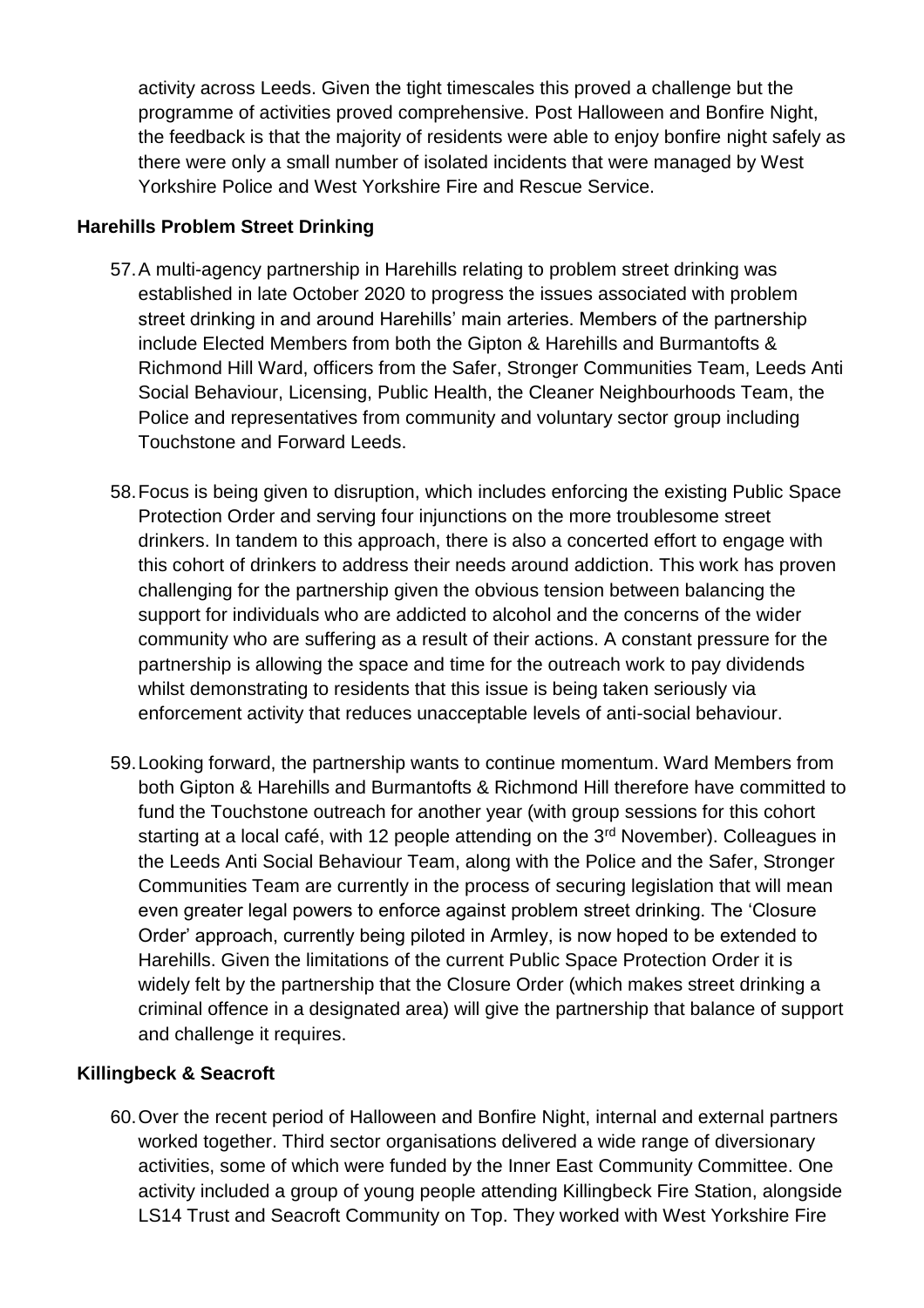and Rescue Service to learn about the dangers of fire and fireworks and how important it is to keep safe, in a fun and engaging way. The mixture of diversionary activities and the efforts of all involved contributed to the success of both nights.

## **Urban Arts Project at Denis Healey Centre**

61.An exciting project which has enabled young people to learn graffiti art skills has been taking place at the Denis Healey Centre, with The Northern Mural Co. and Seacroft Community on Top. The project, which was funded by the Inner East Community Committee, has enabled young people between 8 and 16 to learn new skills and socialise by providing them with the opportunity to work with artists on a joint mural together which will be situated outside of the local community centre.

#### **Migration and Prevent Training**

62.LS14 Trust have worked closely with the Safer, Stronger Communities Team, including Localities, Migration and Prevent Teams to deliver an engaging training session for local professionals, including third sector organisations and volunteers. The training which was held at Chapel FM offered knowledge on the key terminology used in relation to migration and worked to dispel some of the myths that are commonly seen in the media. The training also offered knowledge on far-right extremism.

#### **Community Hubs/Libraries**

63.All sites are fully COVID-19 secure and are operating customer service, Jobshop and libraries across the city. Details are provided below of activities and events that have and are due to take place at the hubs and libraries.

#### **The Compton Centre Community Hub and Library**

- 64.**Healthy Holidays** run throughout the summer holidays and up to 50 children attended daily, getting involved in a range of culture and sport activities. Fresh fruit and hot cooked meals were provided each day.
- 65.**Thackray Medical Museum** a pop up stall at The Compton Centre to promote the museum to the local community on the 1<sup>st</sup> September.
- 66.**Gypsy Roma Traveller Team** drop in surgery every Wednesday from 10am to 12pm, to assist the European communities with utilities, EUSS, School and DWP form filling.
- 67.**European Union Digital Support Session** the Gypsy Roma Traveller Team hold an EU Digital Support Session every fortnight to assist with emails, getting customers to gain access to their Universal Credit journal and much more.
- 68.**Fresh Start** for EU children not in school every Wednesday from 10am to 2pm.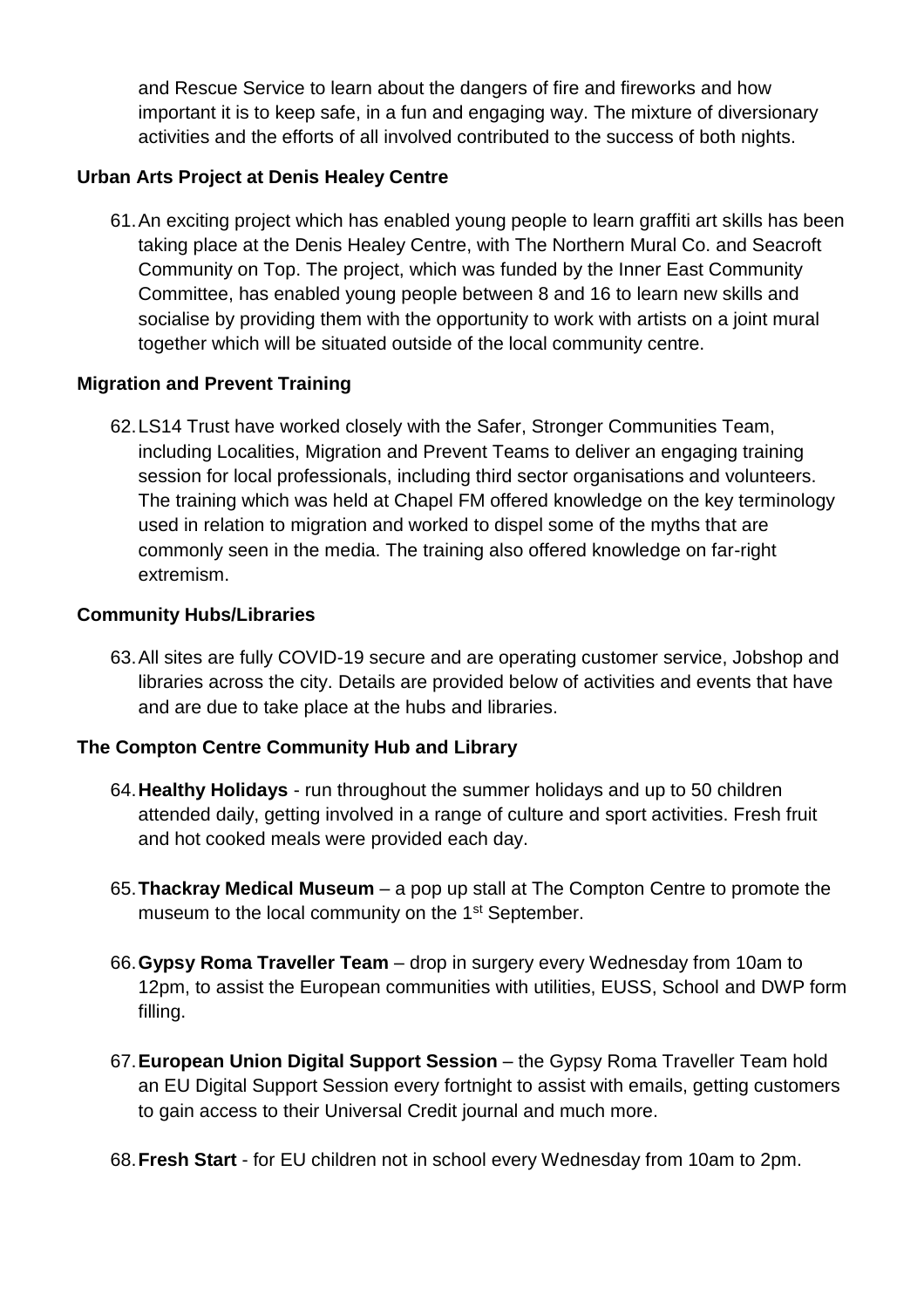- 69.**St. Vincent's Outreach Session at Compton Centre** hold an immigration surgery every Wednesday from 10am to 12pm.
- 70.**Leeds Baby Bank** drop in serve every 2nd Thursday of every month. Leeds Baby Bank donate nappies, wipes, toiletries and infant food. Leeds Baby bank also except donations of cots, prams, stair gates, Moses baskets and high chairs.
- 71.**Grab a Jab** the NHS provide a drop in COVID-19 Vaccination Clinic from 10am to 12pm on the Thursdays Leeds Baby Clinic attend to link in with families. These drop ins are open to anyone ages 18+, with first, second and booster jabs all available.
- 72.**Ping Pong sessions -** Bat & Chat every Friday.
- 73.**Money Buddies** funding has been secured for a Money Buddies surgery to begin at The Compton Centre Hub, providing the community with free confidential advice on financial wellbeing and energy advice an assisting with form filling.
- 74.**HUGO Bus** in partnership with We Care Academy, the HUGO bus will be able to offer additional guidance to those looking to access health and social care employment opportunities. Those attending the sessions will be able to access support in applying for posts through the Jobshops or at those venues where we are not near a Jobshop, an Employment and Skills advisor will be in attendance.
- 75.**Digi Drop in** Librarians offer a drop-in session every fortnight.
- 76.**GamCare Surgery** at Compton every Tuesday. GamCare are a charity who offer counselling to anyone affected by problem gambling, including family member
- 77.**Hal-Lego-Ween Lego-Session** ran by Librarians to Join in for some bloodcurdling builds in the October half term. There was Lego potions to mix, spells to cast and haunted houses to explore!

# **Seacroft Hub**

- 78.**Healthy Holidays** run throughout the summer holidays and up to 70 children attended daily, getting involved in a range of culture and sport activities. Fresh fruit and hot cooked meals were provided each day.
- 79.**Seed Library** The Seacroft Climate Action Hub has started distributing free seeds via shops and community centres and also distribute via Seacroft Hub. They offer a free plant and seed library, where spare seedlings, plants and packets of seeds are left for anyone to take or exchange.
- 80.**Digi Drop in** Librarians offer a drop-in session every fortnight to help with how to use your tablet, smartphone or computer to try something new, say hello or get tech savvy.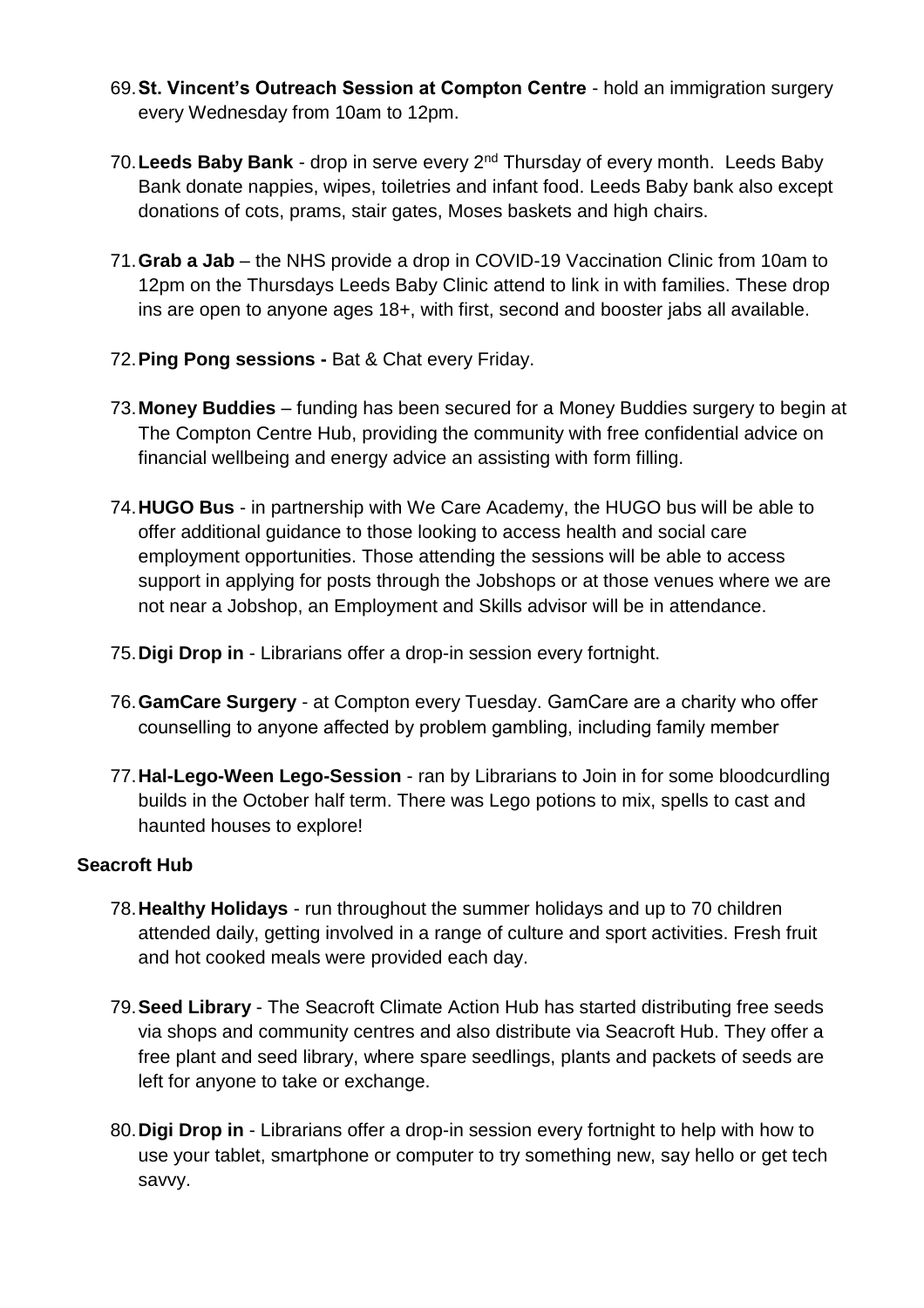- 81.**One You Leeds** attended Seacroft Hub with tips, information, support and encouragement throughout this Stoptober for anyone that wanted to stop smoking.
- 82.**Money Buddies** have a surgery at Seacroft Hub providing the community with free confidential advice on financial wellbeing and energy advice an assisting with form filling.

#### **Cross Gates Library**

- 83.**Healthy Holidays** run throughout the summer holidays and up to 12 children attended daily, getting involved in a range of culture and sport activities. Fresh fruit and hot cooked meals were provided each day.
- 84.**One You Leeds** attended Crossgates Library with tips, information, support and encouragement throughout this Stoptober for anyone for anyone that wanted to stop smoking.
- 85.**Story & Rhyme Time** resumed on the 19th November with 13 children and babies attending the first session since before COVID-19.

#### **Whinmoor Library**

- 86.**Healthy Holidays** run throughout the summer holidays and up to 20 children attended daily, getting involved in a range of culture and sport activities. Fresh fruit and hot cooked meals were provided each day.
- 87.**Halloween Even-Halloween Machines** Librarians ran a session on how to be creative with junk and a lot of imagination to create Halloween Machines. Children joined the session to build their own ghost hunting device, make a broomstick or a powerful spell casting wand!

#### **Jobshop update**

- 88.Leeds City Council Jobshops are a FREE support for anyone who is looking for employment. The team are based within various Community Hubs across the city and support with everything from making a CV, applying for job vacancies, preparing for a job interview and more. They have a wide knowledge of where to look for vacancies and are skilled at supporting with Leeds City Council or NHS job applications. The team can also support with looking for an apprenticeship, or how to access training courses that can help improve skills.
- 89.Customers wishing to access the support don't need to book an appointment as they can just visit the Jobshop and have a chat with a member of the team about the support they need. Anyone who is looking for work can access the support the Jobshops give. They don't have to be unemployed or on benefits as they support anyone, even those who work part time, may be on zero hour contracts, or even working full time and want to find a new job.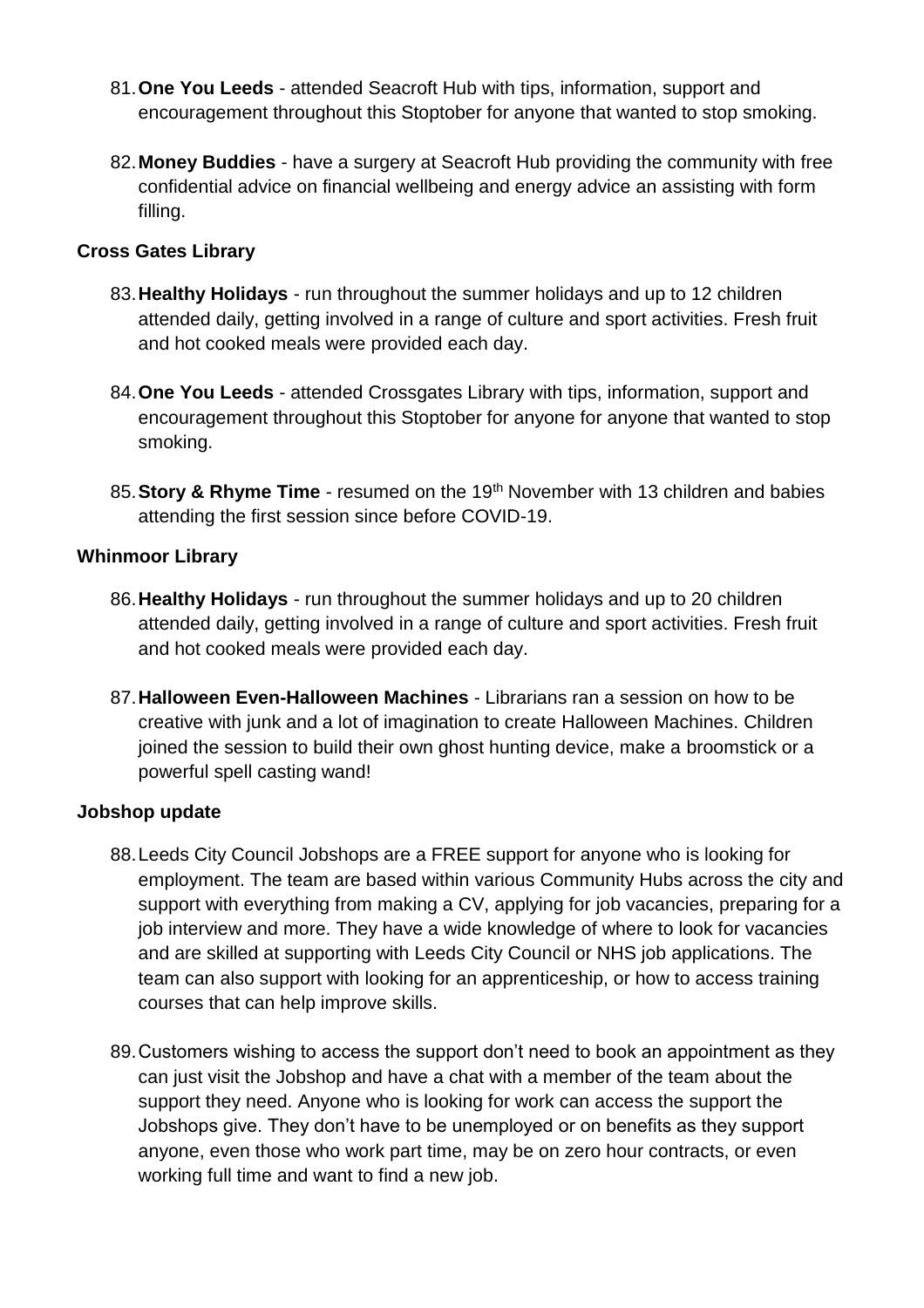90.The Jobshops also provide a one to one support programme where, if eligible (over 18, live in Leeds and have the right to work in the UK), a member of the team can work intensively with someone over a 6 month period to help them find employment. Over the last quarter the Jobshops in the Compton Centre & Seacroft Hub have seen a steady number of customers coming back in to access support

## **Housing Advisory Panels**

- 91.The Housing Advisory Panel total budget for 2021/22 of £45,115.41, with the total spend for the year to date being £9,705.
- 92.The Housing Advisory Panel meetings are taking place regularly to consider the funding of environmental and community projects and services that benefit Housing Leeds tenants. The Housing Advisory Panel is represented by two ward members, Councillors Kamila Maqsood and Cllr Denise Ragan.
- 93.The team has reduced from 11 to 10 Tenant Engagement officers across the city. Housing Managers continues to support the Housing Advisory Panel by attending meetings to provide up to date information about rent, voids and annual home visits performance data, so panel members are clear about what is happening in their area. Performance information is put in context both with issues affecting its communities, in relation to citywide data and key performance indicators. These reports indicate performance in Inner East Leeds continues to be on track.
- 94.Working in partnership with the Inner East Community Committee continues to be an important objective for the Inner East Housing Advisory Panel, to ensure tenants and residents benefit from this joint working approach in the range of projects funded. The Inner East Housing Advisory Panel and Community Committee work carefully to make the best use of available funds, get value for money and use money wisely to benefit its communities.

# **Housing Leeds Funded Groups**

- 95.There are 6 groups in Burmantofts that Housing Leeds provides grants to. Of these Saxton Gardens has received an increase in its grant this year to cover the costs of maintaining their community room bills. Spring Close Gardens is dissolving and Connect is currently inactive due to illness.
	- Connect
	- Cross Green Growing Together
	- Saxton Gardens Residents Association
	- Nowel Community Group
	- Spring Close Garden
	- Burmantofts and Richmond Hill Group

96.In Gipton & Harehills there are 3 groups in receipt of the Housing Leeds Grant.

• Pembroke Community Group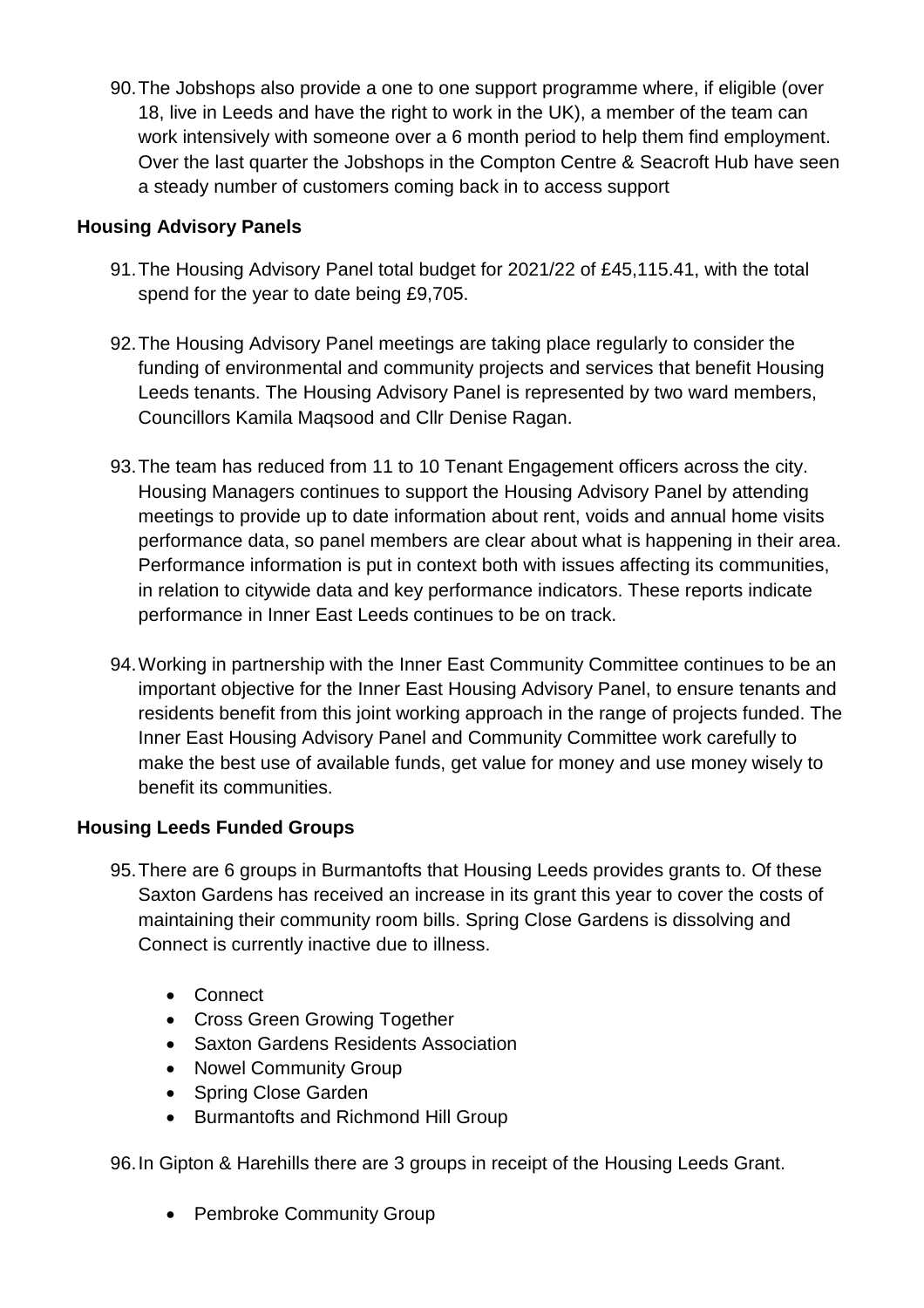- St Augustine's Tenants and residents Association
- Denbighs Social Club

# **Your Voice Leeds**

- 97.Your Voice Leeds is a bespoke consultation tool currently on its trial year with Housing Leeds. Many of the projects are Housing Leeds focussed but there are plans to incorporate more departments of the council onto this one platform. Inner East currently have 3 projects on Your Voice Leeds which can be found here: <https://yourvoice.leeds.gov.uk/>
- 98.Your Voice also has a number of citywide consultations including:
	- **Shaping Leeds City Councils Budget** your funding priorities?
	- **How are we doing?** your thoughts on the Your Voice Leeds tool.

## **Community Engagement: Social Media**

1. **Appendix 1** provides the committee with information on posts and details recent social media activity for the Inner East Community Committee Facebook page, along with the 3 ward based Coronavirus Facebook help pages. The report highlights key themes promoted through social media posts, as well as topics addressed relevant to the period of time.

## **Corporate Considerations**

## **Consultation and Engagement**

2. The Community Committee has, where applicable, been consulted on information detailed within the report.

# **Equality and Diversity/Cohesion and Integration**

3. All work that the Communities Team are involved in is assessed in relation to Equality, Diversity, Cohesion and Integration. In addition, the Communities Team ensures that the wellbeing process for funding of projects complies with all relevant policies and legislation.

## **Council Polices and City Priorities**

- 4. Projects that the Communities Team are involved in are assessed to ensure that they are in line with Council and City priorities as set out in the following documents:
	- Vision for Leeds 2011 30
	- Best City Plan
	- Health and Wellbeing City Priorities Plan
	- Children and Young People's Plan
	- Safer and Stronger Communities Plan
	- Leeds Inclusive Growth Strategy